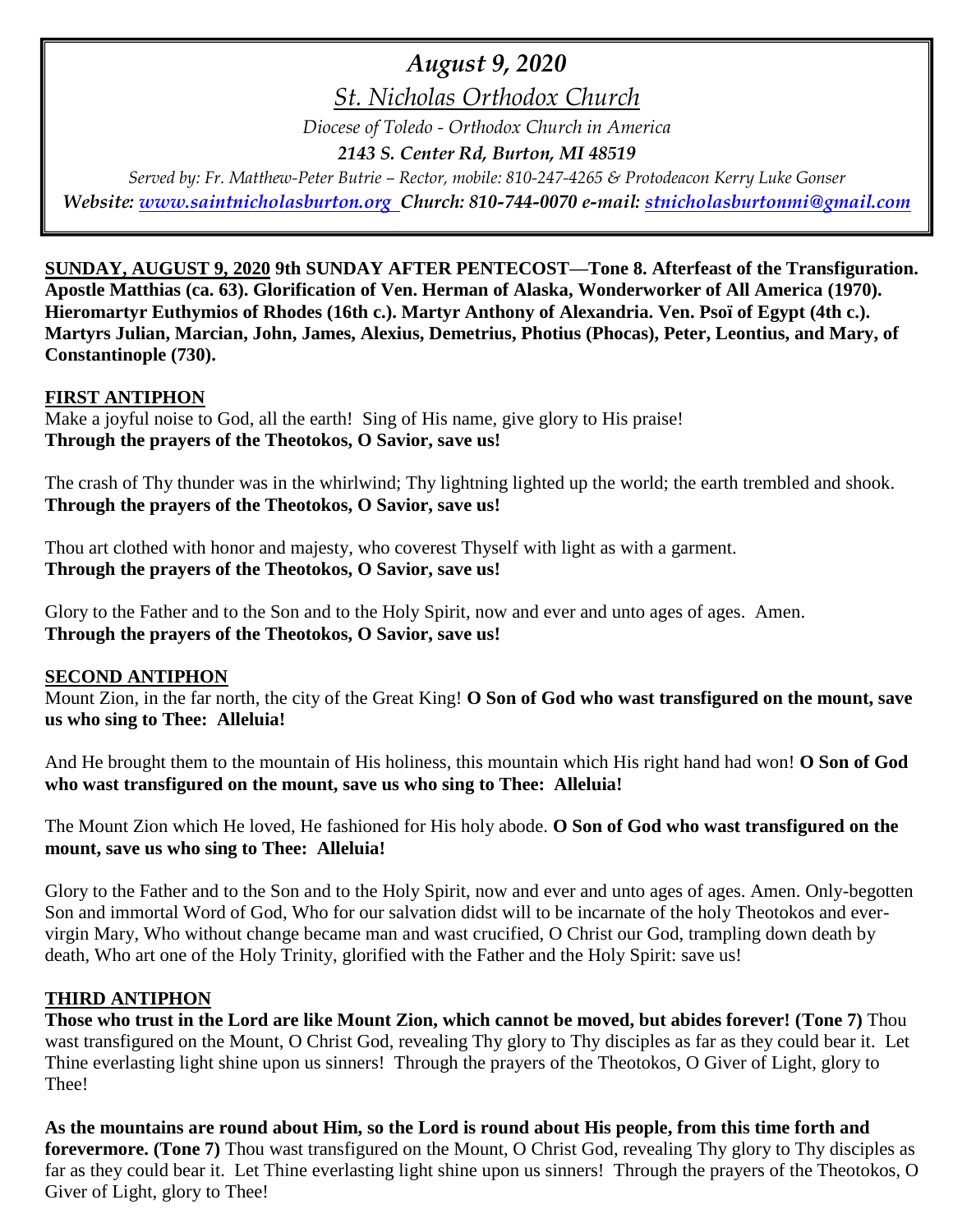**O Lord, who shall sojourn in Thy tent? Who shall dwell on Thy holy hill? (Tone 7)** Thou wast transfigured on the Mount, O Christ God, revealing Thy glory to Thy disciples as far as they could bear it. Let Thine everlasting light shine upon us sinners! Through the prayers of the Theotokos, O Giver of Light, glory to Thee!

Who shall ascend the hill of the Lord? And who shall stand in His holy place? (Tone 7) Thou wast transfigured on the Mount, O Christ God, revealing Thy glory to Thy disciples as far as they could bear it. Let Thine everlasting light shine upon us sinners! Through the prayers of the Theotokos, O Giver of Light, glory to Thee!

# **TROPARIA**

**(Tone 8)** Thou didst descend from on high, O Merciful One! Thou didst accept the three-day burial to free us from our sufferings! O Lord, our Life and Resurrection: glory to Thee!

**(Tone 7)** Thou wast transfigured on the Mount, O Christ God, revealing Thy glory to Thy disciples as far as they could bear it. Let Thine everlasting light shine upon us sinners! Through the prayers of the Theotokos, O Giver of Light, glory to Thee!

**(Tone 3)** O Holy Apostle Matthias, intercede with the merciful God / to grant our souls forgiveness of transgressions. **(Tone 4)** In truth you were revealed to your flock as a rule of faith, a model of meekness, and teacher of abstinence, so you won the heights by humility, and riches by poverty, O Holy Father Nicholas, intercede with Christ God to save our souls.

# **KONTAKION**

**(Tone 7)** On the mountain wast Thou transfigured, O Christ God, and Thy disciples beheld Thy glory as far as they could see it; so that when they would behold Thee crucified, they would understand that Thy suffering was voluntary, and would proclaim to the world that Thou art truly the radiance of the Father!

## **The Prokeimenon in the Eighth Tone: Their proclamation has gone out into all the earth / and their words to the ends of the universe.**

*v:* **The heavens are telling the glory of God and the firmament proclaims His handiwork.**

**THE READING FROM THE ACTS OF THE HOLY APOSTLES (1:12-17, 21-26)** In those days, the apostles returned to Jerusalem from the mount called Olivet, which is near Jerusalem, a sabbath day's journey away; and when they had entered, they went up to the upper room, where they were staying, Peter and John and James and Andrew, Philip and Thomas, Bartholomew and Matthew, James the son of Alphaeus and Simon the Zealot and Judas the son of James. All these with one accord devoted themselves to prayer, together with the women and Mary the mother of Jesus, and with his brothers. In those days Peter stood up among the brethren (the company of persons was in all about a hundred and twenty), and said, "Brethren, the scripture had to be fulfilled, which the Holy Spirit spoke beforehand by the mouth of David, concerning Judas who was guide to those who arrested Jesus. For he was numbered among us, and was allotted his share in this ministry. So one of the men who have accompanied us during all the time that the Lord Jesus went in and out among us, beginning from the baptism of John until the day when he was taken up from us -- one of these men must become with us a witness to his resurrection." And they put forward two, Joseph called Barsabbas, who was surnamed Justus, and Matthias. And they prayed and said, "Lord, who know the hearts of all men, show which one of these two you have chosen to take the place in this ministry and apostleship from which Judas turned aside, to go to his own place." And they cast lots for them, and the lot fell on Matthias; and he was enrolled with the eleven apostles.

# *Alleluia, Tone 8*

*v.* **Come let us rejoice in the Lord! Let us make a joyful noise to God our Savior!**

# *v.* **Let us come before His face with thanksgiving; let us make a joyful noise to Him with songs of praise!**

**THE HOLY GOSPEL ACCORDING TO MATTHEW (14:22-34)** At that time Jesus made the disciples get into the boat and go before him to the other side, while he dismissed the crowds. And after he had dismissed the crowds, he went up on the mountain by himself to pray. When evening came, he was there alone, but the boat by this time was many furlongs distant from the land, beaten by the waves; for the wind was against them. And in the fourth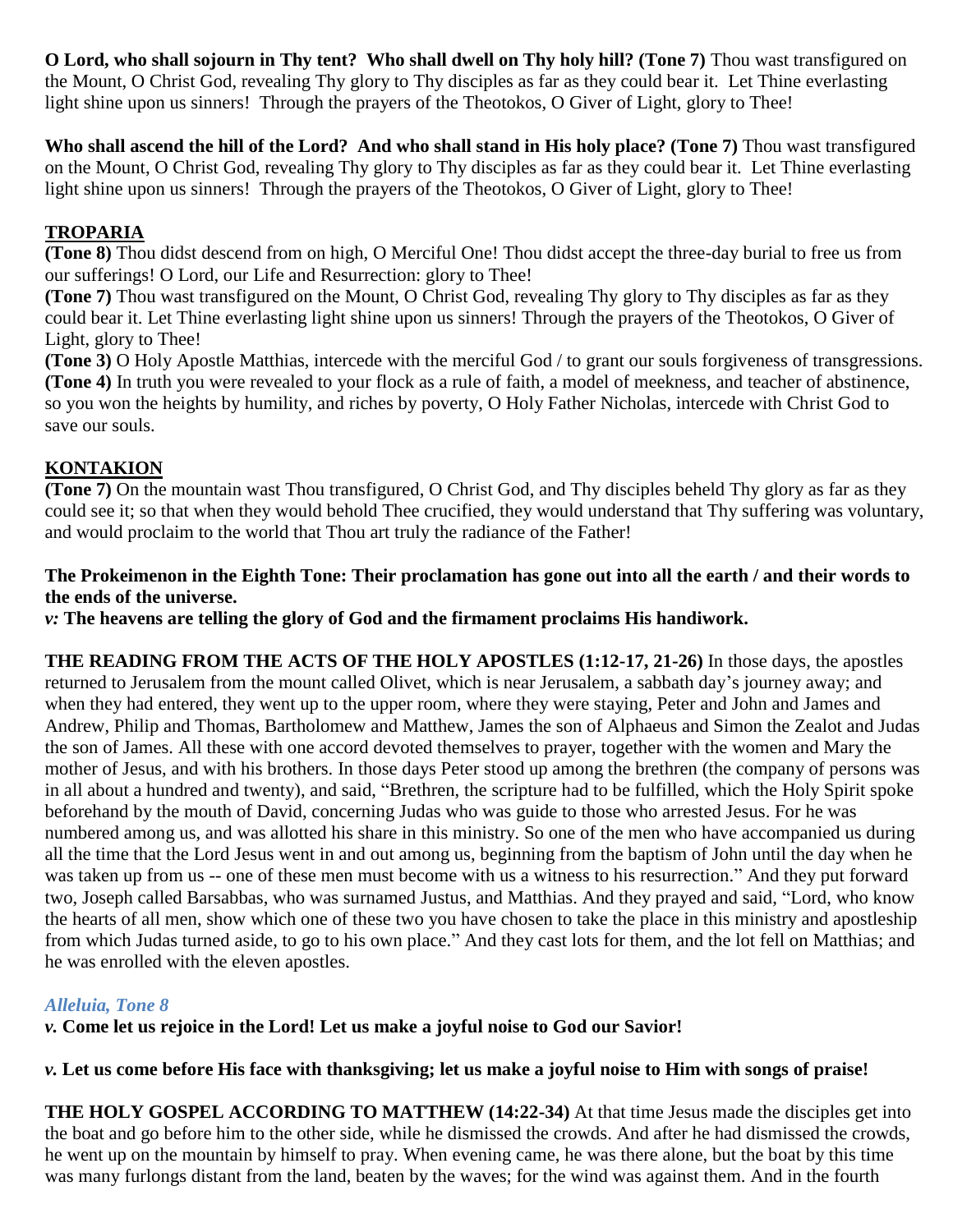watch of the night he came to them, walking on the sea. But when the disciples saw him walking on the sea, they were terrified, saying, "It is a ghost!" And they cried out for fear. But immediately he spoke to them, saying, "Take heart, it is I; have no fear." And Peter answered him, "Lord, if it is you, bid me come to you on the water." He said, "Come." So Peter got out of the boat and walked on the water and came to Jesus; but when he saw the wind, he was afraid, and beginning to sink he cried out, "Lord, save me." Jesus immediately reached out his hand and caught him, saying to him, "O man of little faith, why did you doubt?" And when they got into the boat, the wind ceased. And those in the boat worshiped him, saying, "Truly you are the Son of God." And when they had crossed over, they came to land at Gennesaret.

#### **COMMUNION HYMN**

Praise the Lord from the heavens! Praise Him in the highest! Alleluia, Alleluia, Alleluia!

O Lord, we will walk in the light of Thy countenance, and will exult in Thy name forever! Alleluia! Alleluia! Alleluia!

#### **The holy Gospel according to John 20:19-31 (9th Matins Gospel)**

Then, the same day at evening, being the first day of the week, when the doors were shut where the disciples were assembled, for fear of the Jews, Jesus came and stood in the midst, and said to them, "Peace be with you." When He had said this, He showed them His hands and His side. Then the disciples were glad when they saw the Lord. So Jesus said to them again, "Peace to you! As the Father has sent Me, I also send you." And when He had said this, He breathed on them, and said to them, "Receive the Holy Spirit. If you forgive the sins of any, they are forgiven them; if you retain the sins of any, they are retained. Now Thomas, called the Twin, one of the twelve, was not with them when Jesus came. The other disciples therefore said to him, "We have seen the Lord." So he said to them, "Unless I see in His hands the print of the nails, and put my finger into the print of the nails, and put my hand into His side, I will not believe." And after eight days His disciples were again inside, and Thomas with them. Jesus came, the doors being shut, and stood in the midst, and said, "Peace to you!" Then He said to Thomas, "Reach your finger here, and look at My hands; and reach your hand here, and put it into My side. Do not be unbelieving, but believing." And Thomas answered and said to Him, "My Lord and my God!" Jesus said to him, "Thomas, because you have seen Me, you have believed. Blessed are those who have not seen and yet have believed." And truly Jesus did many other signs in the presence of His disciples, which are not written in this book; but these are written that you may believe that Jesus is the Christ, the Son of God, and that believing you may have life in His name.

#### **THE SYNAXARION**

On August 6 in the Holy Orthodox Church, we commemorate the divine Transfiguration of our Lord, God and Savior Jesus Christ.

*Verse:* Tabor was glorified above earth's every region / When it looked upon God's nature shining in glory. On the sixth Christ transformed His form as a man. This glorious event is recorded in the Gospels of Mark (9:2-13), Luke (9:28-36 in Matins) and Matthew (17:1-9 in Liturgy). In the third year of His preaching, the Lord Jesus often spoke to His disciples of His approaching passion and His glorious Resurrection. So that His impending passion would not totally weaken His disciples, the All-wise Savior wanted to show them His divine glory before His passion on the Holy Cross. (This is why we sing the Katavasias of the Holy Cross on this day.) For that reason, He took Peter, James and John with Him and went out at night to Mount Tabor. The Lord took only three disciples on Tabor because the Lord did not want to leave the unworthy Judas alone at the foot of the mountain so that the betrayer would not, by that, justify his betrayal. Our Lord was transfigured on a mountain and not in a valley to teach us two virtues: love of labor and godly-thoughts. For, climbing to the heights required labor and height represents the heights of our thoughts, i.e., godly-thoughts. Moses and Elijah appeared in order to destroy the erroneous thought that the Christ is one of the prophets; that is why He appears as a King above the prophets and that is why Moses and Elijah appear as His servants. Until then, our Lord manifested His divine power many times to the disciples but, on Mount Tabor, He manifested His divine nature. This vision of His Divinity and the hearing of the heavenly witness about Him as the Son of God would serve the disciples in the days of the Lord's passion, in strengthening of an unwavering faith in Him and His final victory. Unto Christ God be glory and dominion unto the ages. Amin. *The celebration of the feast continues until August 13.*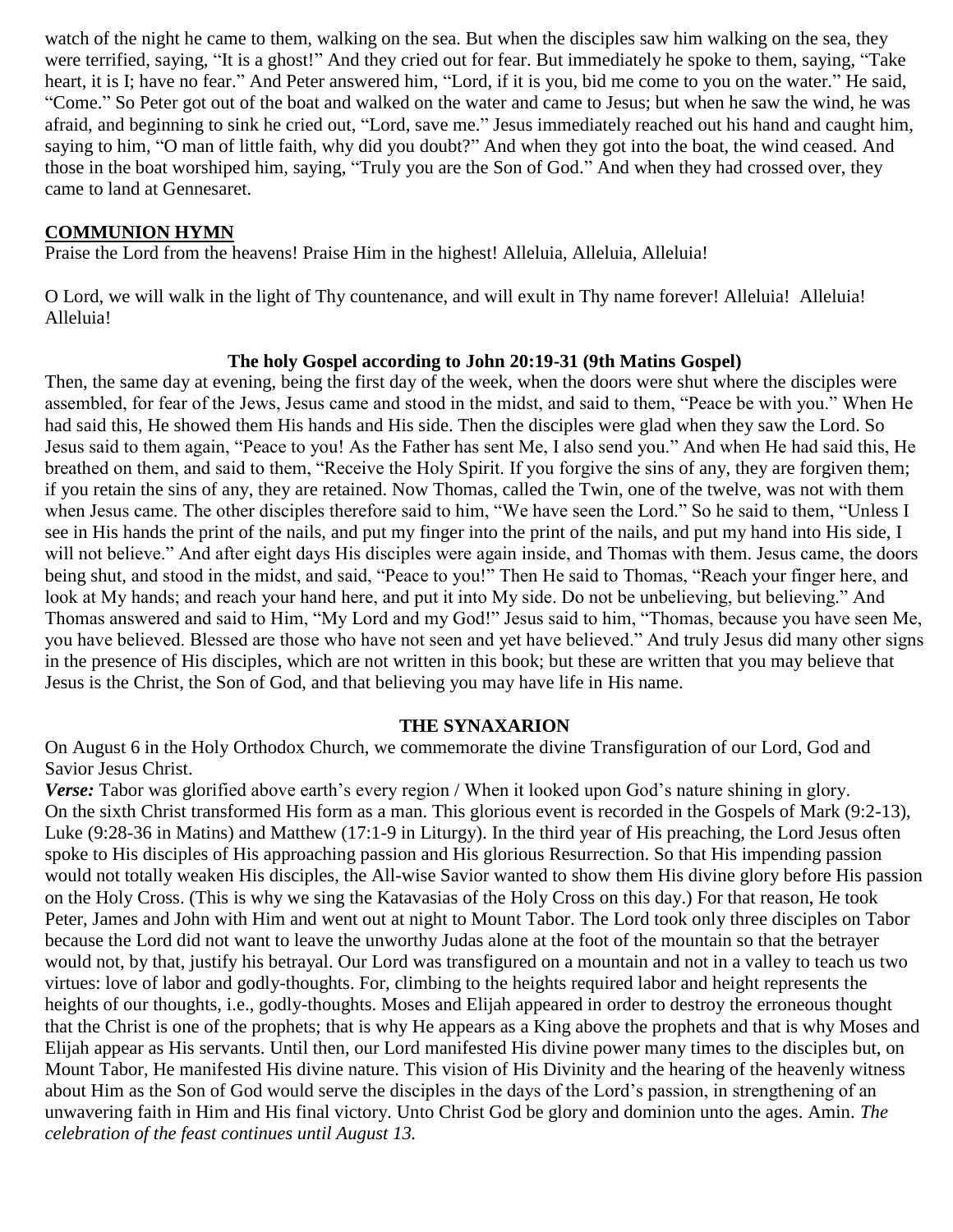# ဆို့ပြီးဝ ခန့်ပြီး ဝဆို့ပြီး ဝဆို့ပြီး ဝဆို့ပြီး ဝဆို့ပြီး ဝဆို့ပြီး ဝဆို့ပြီး ဝဆို့ပြီး ဝဆို့ပြီး ဝဆို့ပြီး ဝ

#### **CANDLE INTENTIONS FOR THE HEALTH AND BLESSINGS OF**

Blessings  $\&$  good health to all of our kids  $\&$  their families Angelo  $\&$  Christine Panoff Fr. Tom, Fr. Don, Fr. Paul, Fr. Anthony, Fr. Robert, Aaron, Milica, Calvin, Larry, Helen, Angelo, Joan, Peggy, Bob, Angelo, Christine, Dorothy, Anna, Irene, Allen, Deborah, Luba, Kosta, Stojan, Mira, Bosa, Christopher, Allison, Jeanette, Katheryn, Joseph, Ted, Marlene, Gladys, all the parishioners of St. Nicholas, my family & friends. Joe Tome Special Intention Joe Tome

#### **CANDLE INTENTIONS FOR BLESSED REPOSE**

Blessed Repose to our sweet grandsons Andrew & Matthew Angelo & Christine Panoff

#### **ETERNAL LIGHT AT THE ALTAR**

Health & blessing for the Bakousidis family & everyone around the world Lena & Gerry Bakousidis Health Bosa Kantar

**Welcome to everyone joining us via our YouTube channel:** *[St Nicholas Orthodox Church Burton.](https://www.youtube.com/channel/UC59tV-Re443z-GCoETAUvfA)* If at the time of the divine services you cannot access the livestream, please check out [St. Mary Magdalene Church](https://www.youtube.com/channel/UClHAqZrWkXdYELujbbIslHg) or [St George](https://www.youtube.com/channel/UCpLWfxMIJK4uQOV41ekE6Wg/videos?view=2&flow=grid)  [Church](https://www.youtube.com/channel/UCpLWfxMIJK4uQOV41ekE6Wg/videos?view=2&flow=grid) or [Assumption Church](https://www.facebook.com/AssumptionGrandBlanc/) for their livestreams.

**CONFESSIONS** The sacrament of Confession is offered on Saturdays after Vespers and by appointment.

**MEMORY ETERNAL- CHRIST IS RISEN!** Michael Aleksovski, nephew of Lydia Nicoloff, fell asleep in the Lord on July 31. He is the son of the late Todor and Mary (Nicoloff) Alesksovski. Graveside service will be held at Gracelawn Cemetery on Saturday, August 15 at 1 pm. [Rossell Funeral Home](https://www.rossellfuneralhomeinc.com/) is handling arrangements. His obituary has not yet been posted. May he rest in the light of Christ's face. Bog da prosti. Memory eternal. Christ is risen!

**MOLEBEN TO THE MOTHER OF GOD AT THE SHRINE** On the first three Sundays of August we will serve a supplication to the Mother of God at the shrine following the Divine Liturgy. Please print out [this text](https://saintnicholasburton.org/files/MolebenTheotokos-2020-small-with-music.pdf) to use at home or to use at the shrine.

**USHERS NEEDED** Are you willing to be an usher so that we can continue using both the church and the fellowship hall for in-person attendance at Sunday Liturgies? Please contact the office 810-744-0070, [stnicholasburtonmi@gmail.com](mailto:stnicholasburtonmi@gmail.com) or contact Matushka Lisa.

**CANDLE INTENTION REQUESTS** can be emailed to the office at [stnicholasburtonmi@gmail.com](mailto:stnicholasburtonmi@gmail.com) or called in.

#### **MAKE YOUR FAITHFUL GIVING EASY AND CONVENIENT WITH GIVELIFY**



You can donate to St. Nicholas with an app on your phone  $\&$  as always on our website by <https://saintnicholasburton.org/> Go to the website and on the home page click on the box **Give now with Givelify** which will walk you through the donation process; this is a secure site. **If you do not wish to donate online, you may write a check to St. Nicholas Orthodox Church and send it to the parish address: 2143 S Center Rd, Burton, MI 48519.**

**ROTATING SCHEDULE You will receive a phone call and e-mail from the parish office notifying you the Sunday Liturgy you are scheduled to attend. The groups have been consolidated into two rather than three groups.**